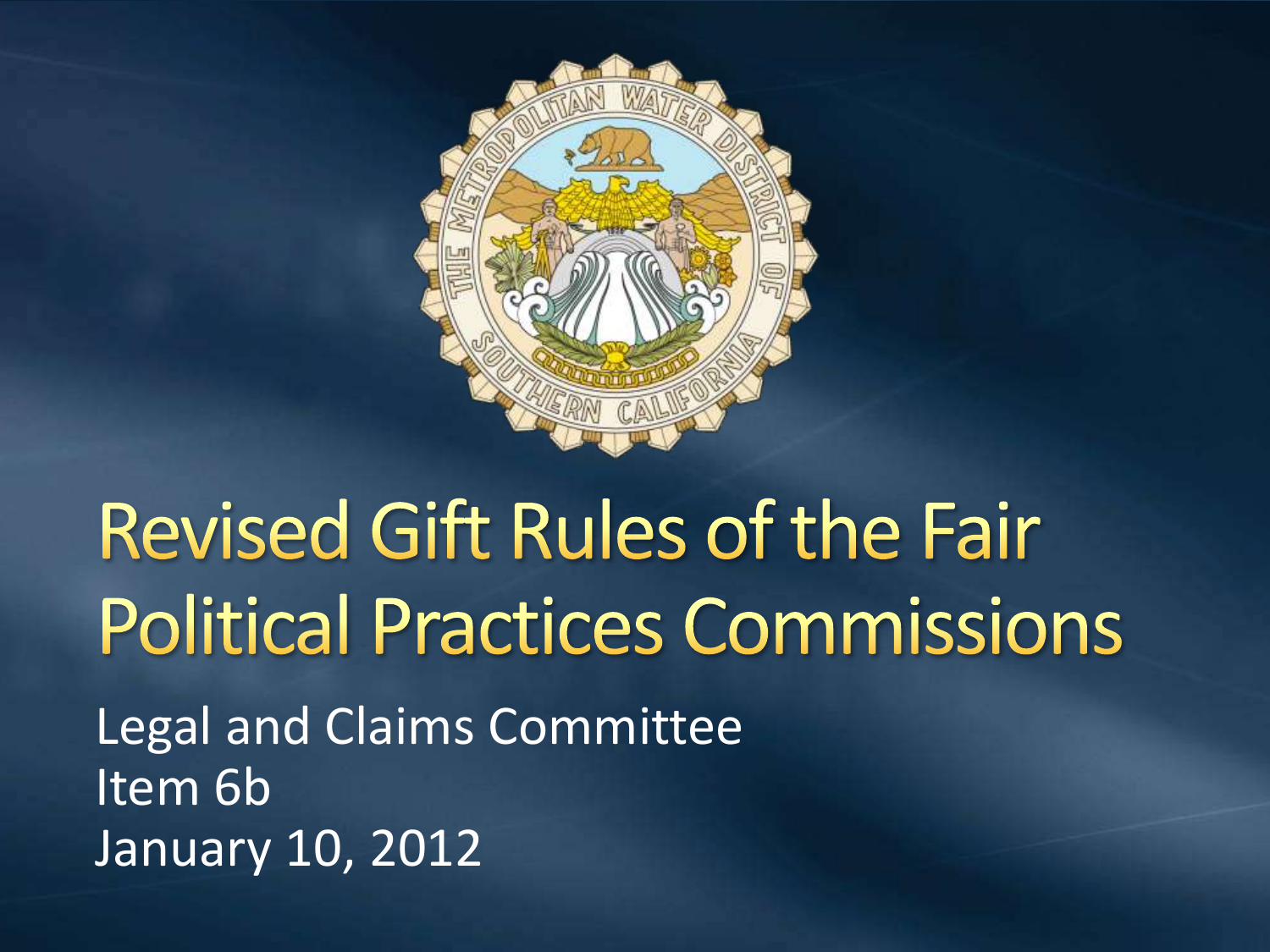### New Rules Effective January 1, 2012

- **New rules approved by FPPC at its November** and December meetings
- **Purposes for revisions:** 
	- $\bullet$ Make gift rules simpler
	- Close perceived loopholes in some of the rules  $\bullet$
	- **Clean up confusion from past revisions of** individual rules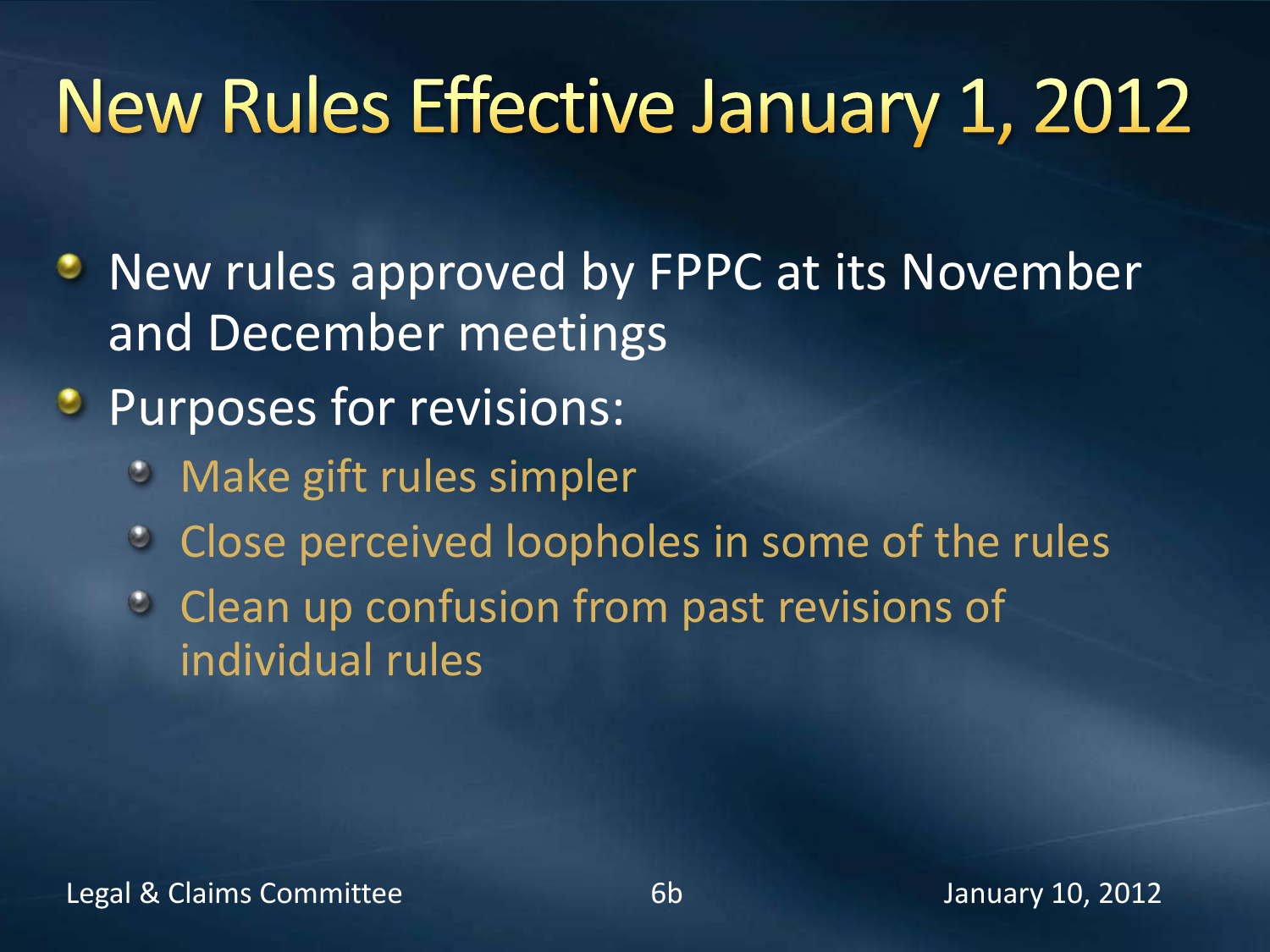# **Consolidated Guide to Gift Regulations**

- **Gift definitions and other pertinent definitions**
- Reporting and disclosure rule exceptions  $\bullet$
- **U** Valuation and disclosure rules
- **•** Gifts resulting in disqualifying conflict of interest or the requirement of filing a lobbyist activity expense report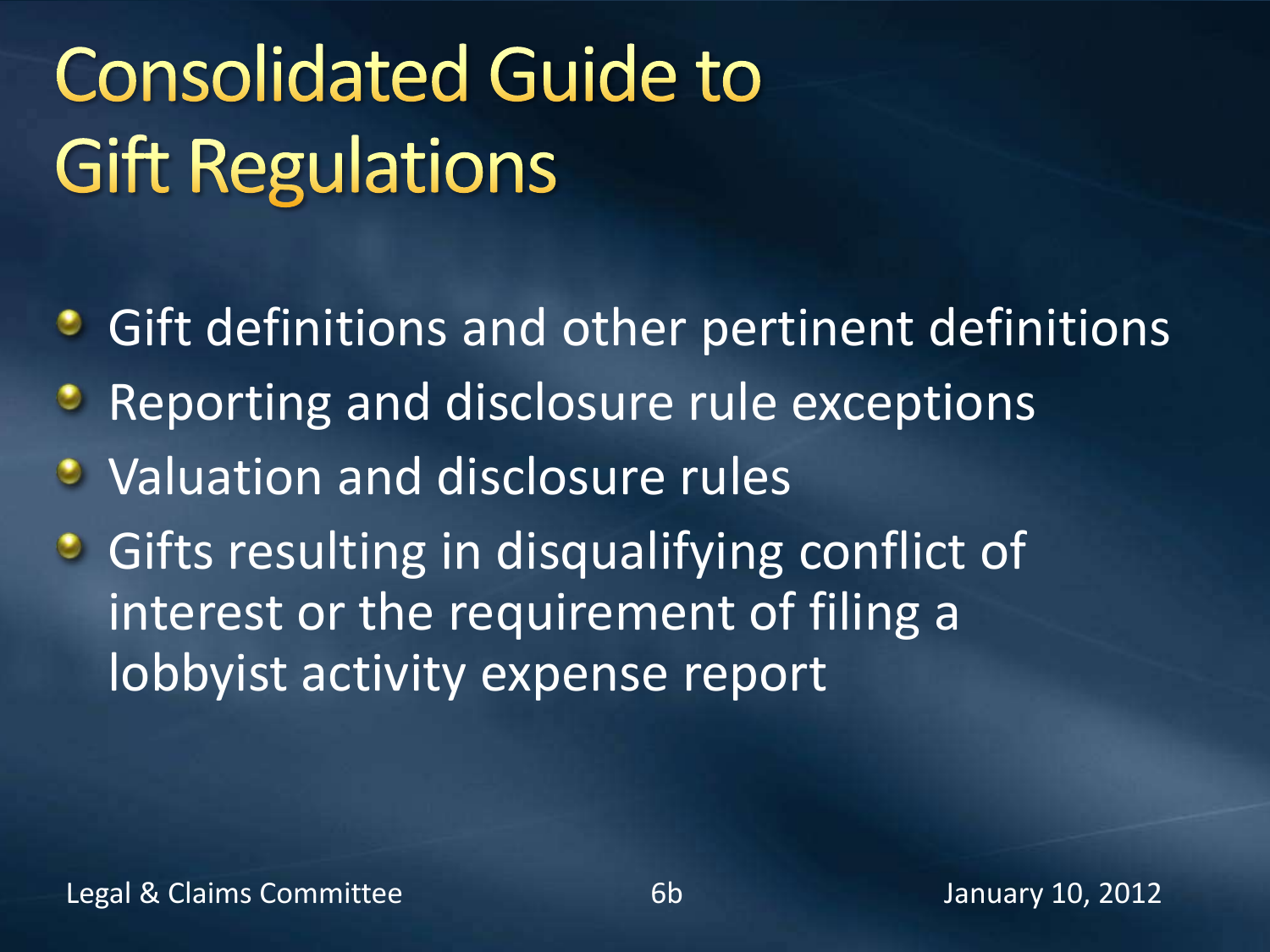### **Basic Rules Are Still the Same**

- Gift = "Payment" made by any person of any thing of value
- **•** Gifts to public officials:
	- May be reportable (\$50 threshold)  $\bullet$
	- May result in disqualifying conflict of interest  $\bullet$
	- May be a reportable as lobbying expense  $\bullet$
	- Are subject to annual aggregate limit (\$420 through 12/31/2012)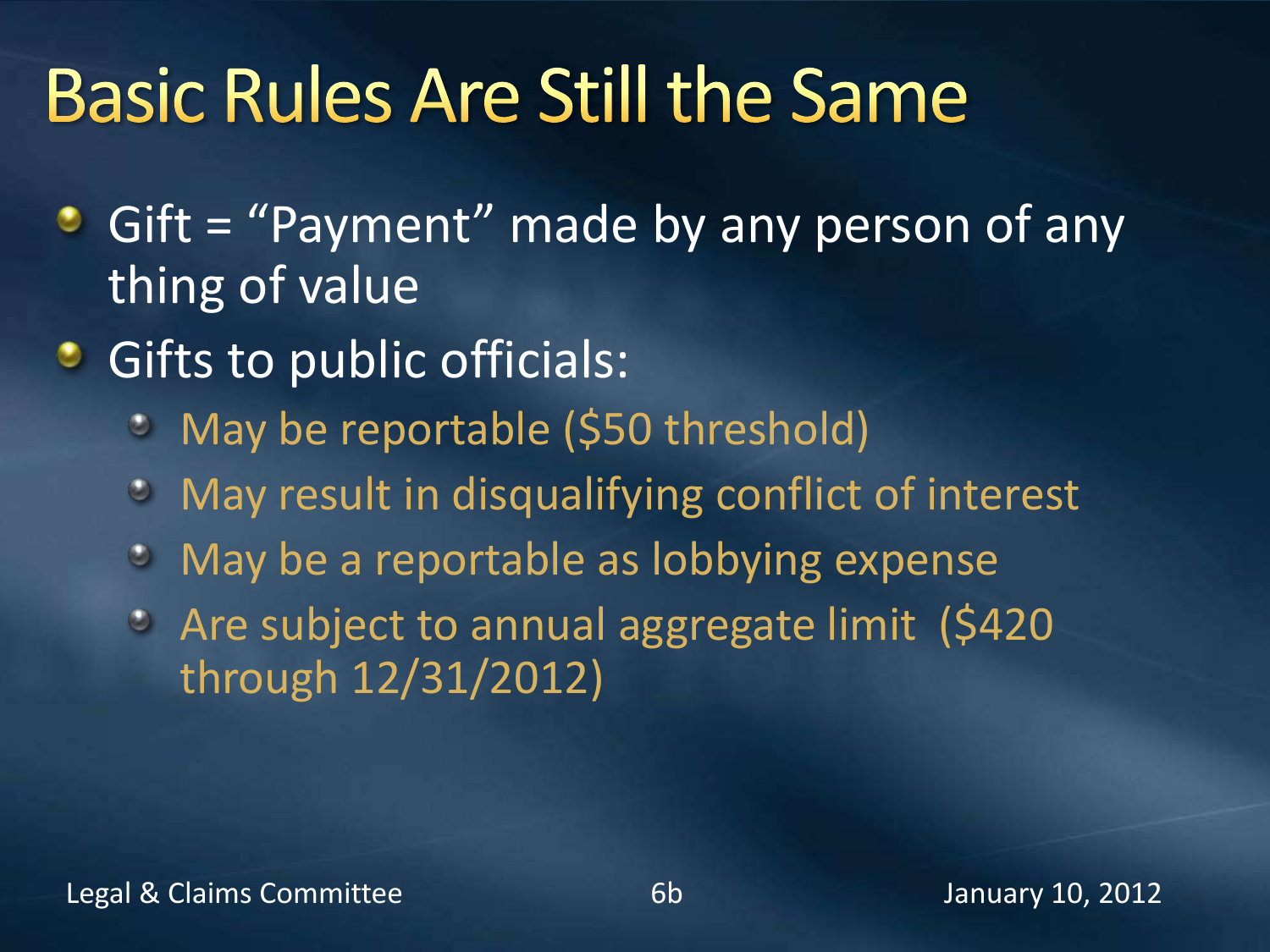### **Clarified and Revised Rules**

- **Value of Charter Flight: Either first-class airfare OR** cost of charter divided by number of *passengers*
- **Gifts of Unused Collectible Tickets: Become** reportable gifts when transferred to another person
- **C** Ceremonial Role: Official must **actively** participate for attendance to be exempt.
	- Gift must be posted on FPPC website (current rule)
	- **C** Official may bring one guest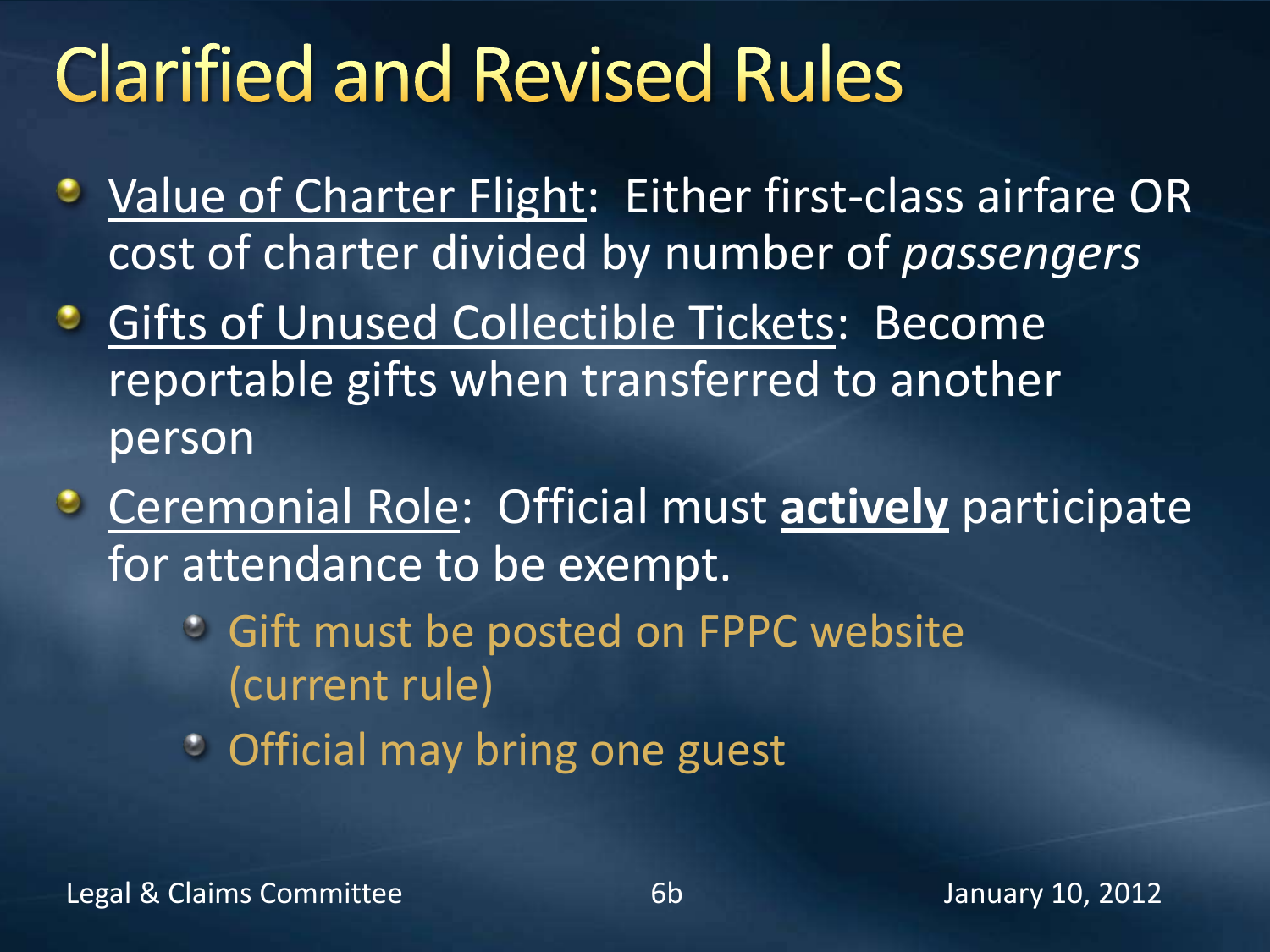## **Clarified and Revised Rules (Cont'd)**

#### Home Hospitality Exemption ۰

- Applies if person giving gift was present in the home
- Gift giver must also have a relationship with the official unrelated to the official's position and the home hospitality must be related to that purpose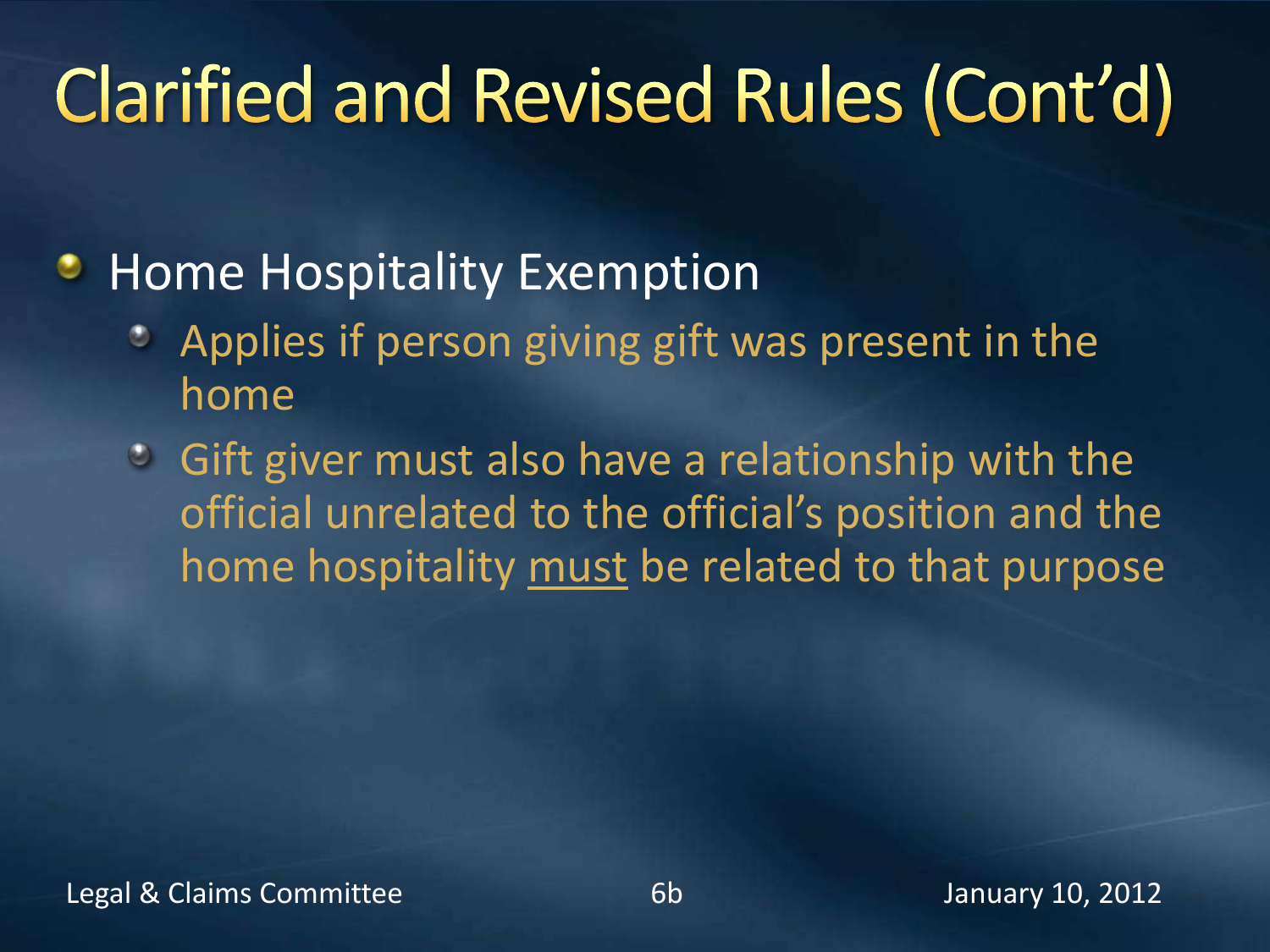### **Clarified and Revised Rules (Cont'd)**

Gifts to an Official Through Family Members ٠

- Range of persons covered by this rule expanded  $\bullet$
- Applies to gifts from anyone having business with the agency, including persons who engage in a business that regularly seeks contracts with or comes before the agency for the purpose of receiving a license, permit or other entitlement and the official may reasonably foresee participating in such a decision within 12 months of the time the gift is made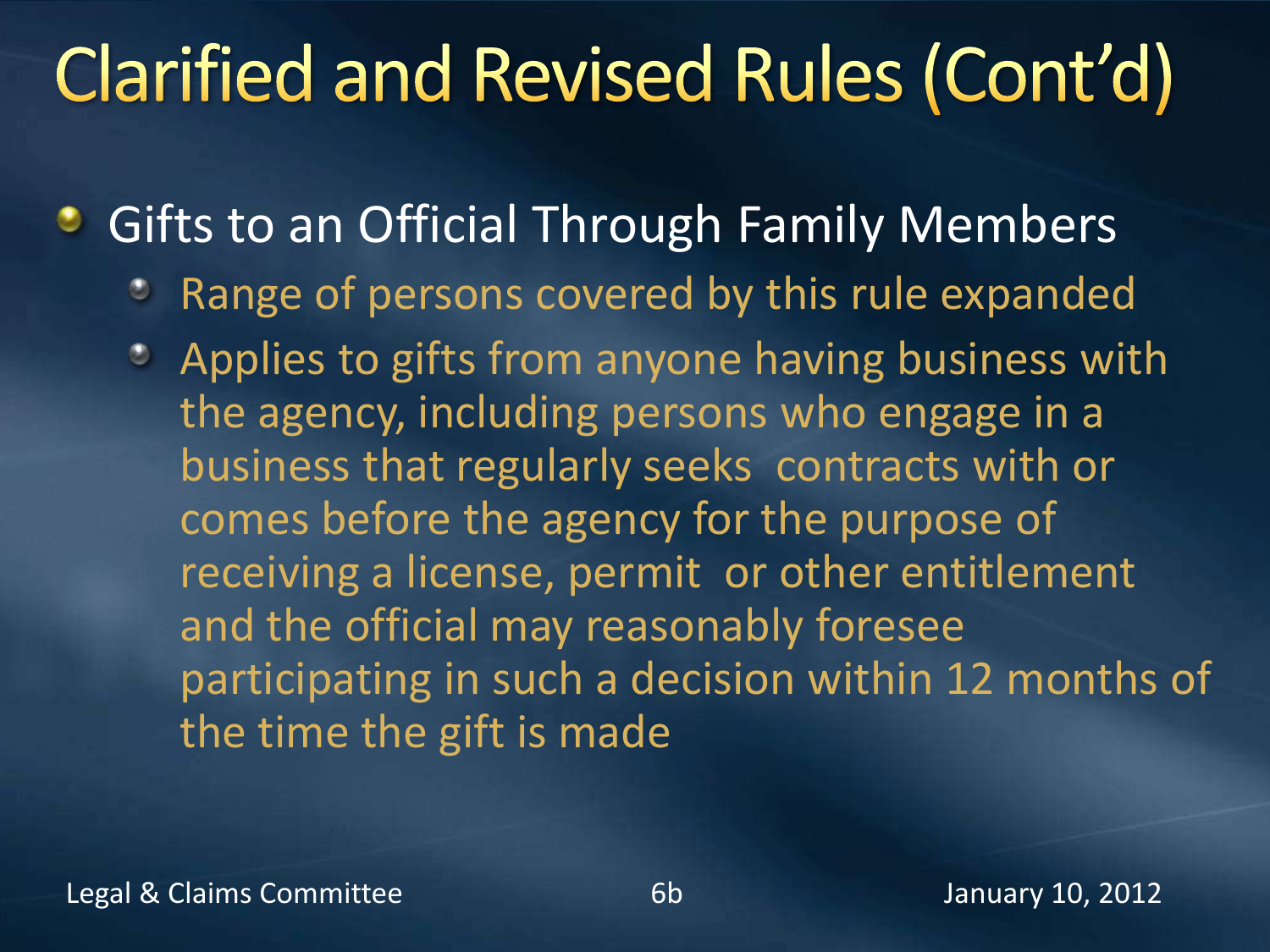### **New Rule-Dating Relationships**

**• Gifts commonly exchanged in a dating** relationship are exempt (except lobbyists)

**Prohibits official from participating in decisions** involving a dating partner if the partner lobbies the official's agency, has a contract pending before the agency, or is regulated by the agency and the official received gifts from his /her dating partner of \$420 or more.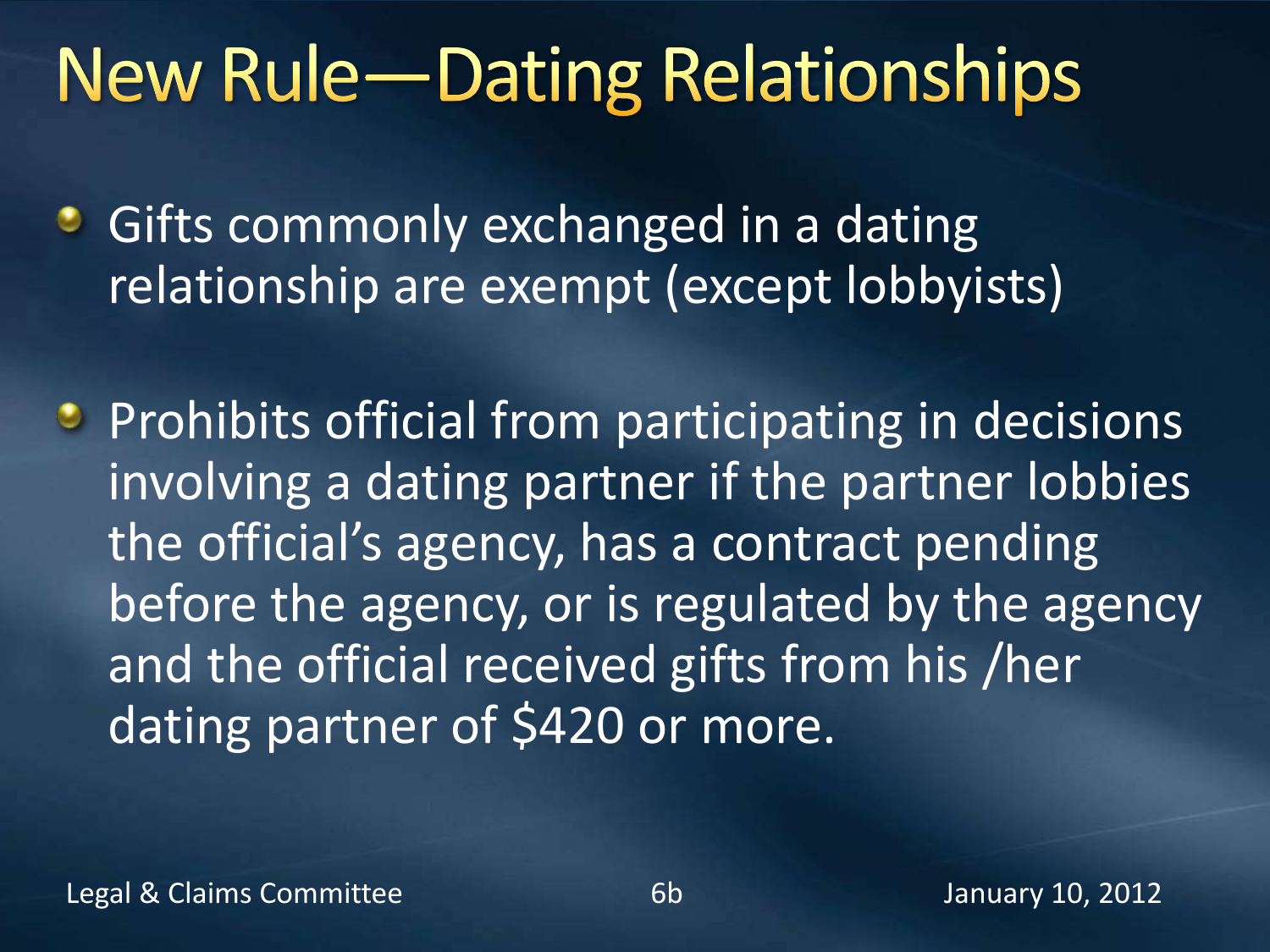### **Other Exceptions Recognized**

- Reciprocal exchanges in a social relationship ۰ (except with lobbyists)
- **Benefits of a guest attending a wedding**
- Bereavement offering in memory of a close ٥ relative
- **•** Acts of neighborliness
- **Acts of human compassion**
- Other gifts in existing personal or business  $\bullet$ relationship (except with lobbyist) that are **clearly** unrelated to official's position

Legal & Claims Committee 6b January 10, 2012